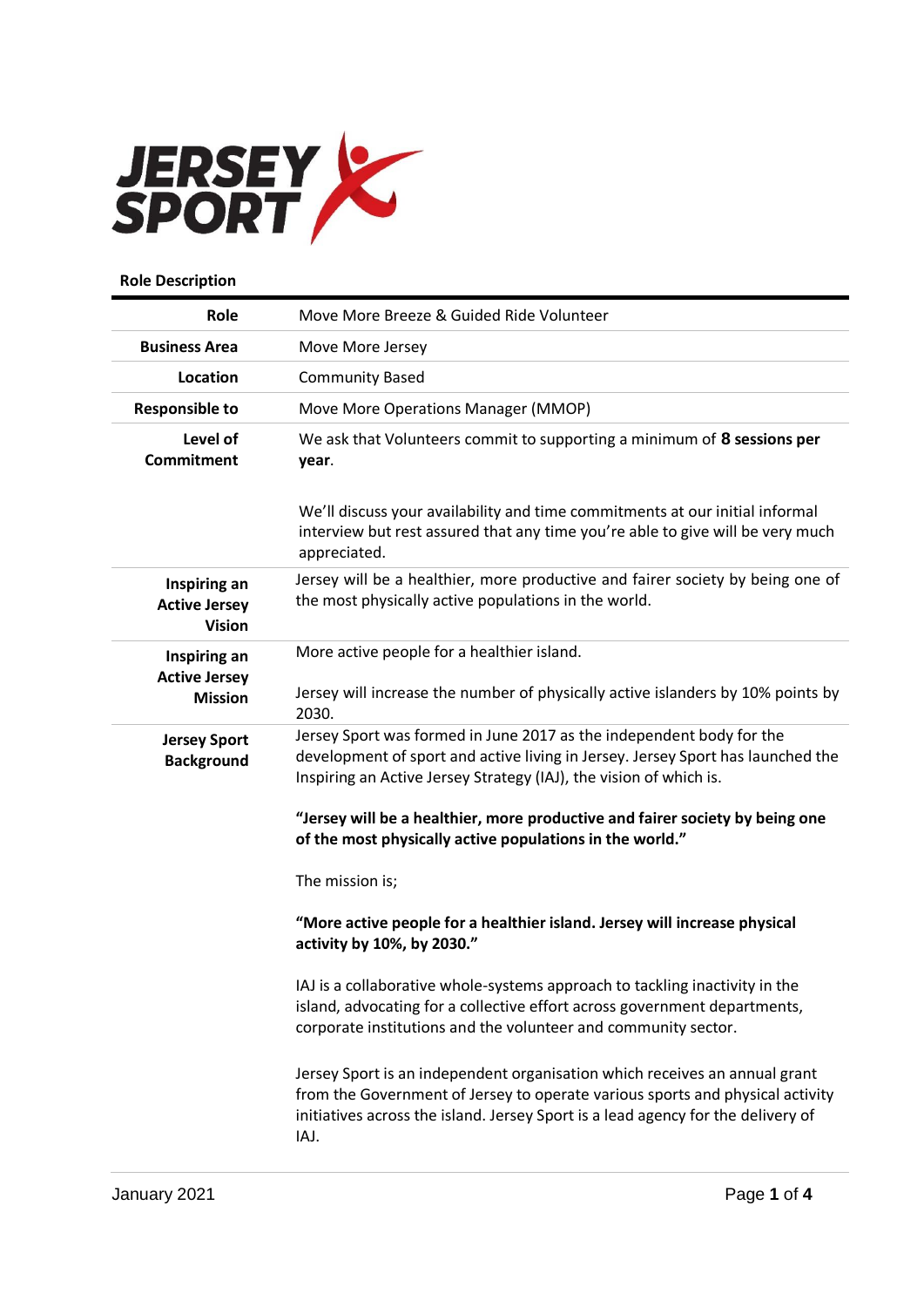| <b>Breeze &amp; Guided</b><br><b>Rides</b><br><b>Background</b> | Cycling is the perfect way for islanders to enjoy time outside and also help<br>Jersey's environment and their health at the same time. HSBC Breeze &<br>Guided Rides are a good example of making cycling easy and enjoyable for all,<br>no matter what your ability and we are very happy to help support the<br>addition of more ride leaders.                                                                     |  |  |
|-----------------------------------------------------------------|-----------------------------------------------------------------------------------------------------------------------------------------------------------------------------------------------------------------------------------------------------------------------------------------------------------------------------------------------------------------------------------------------------------------------|--|--|
|                                                                 | HSBC Breeze Jersey was formed at the beginning of 2019 and offer fund, free<br>bike rides for women of all ability. It was started following the success of the<br>HSBC Breeze Programme in the UK to increase the numbers of women cycling<br>as it was found that three times more men then women cycled for fun.                                                                                                   |  |  |
|                                                                 | Breeze commenced with a dozen or so women meeting up at the Radisson<br>Hotel on a Saturday morning, cycling to a coffee shop at St Aubin's and back.<br>It has grown immensely and currently has 229 members. Rides have been<br>developed at different levels on different days to ensure inclusivity for all our<br>ladies. The rides range from a Beginners, Steady, Challenging, Challenging<br>Plus and e-Bike. |  |  |
|                                                                 | Following the success of our Breeze rides, our HSBC Guided Rides was formed<br>in September 2020, which gave men, women, families and couples the<br>opportunity to ride together. We have both male and female leaders on this<br>program, with the emphasis being the same as that of Breeze Jersey, different<br>levels of rides, everyone is included, nobody gets left beind.                                    |  |  |
|                                                                 | The motto of our groups is: "It doesn't matter if you're keeping fit, young at<br>heart, wise beyond your years, or baffled by gears - everyone is welcome on a<br>ride."                                                                                                                                                                                                                                             |  |  |
|                                                                 | By volunteering for Breeze and Guided Rides you will help us to develop and<br>grow our programmes to makes them accessible to more people. In<br>doing so, you will discover new places to ride and meet many new people<br>whilst also helping us to make our island a happier and healthier place to live!                                                                                                         |  |  |
| <b>Breeze &amp; Guided</b>                                      | The Breeze and Guided Ride Leader role includes:                                                                                                                                                                                                                                                                                                                                                                      |  |  |
| <b>Rides</b><br><b>Volunteer Role</b>                           | Understanding and adhering to Risk Assessments and agreed Standard<br><b>Operating Procedures</b>                                                                                                                                                                                                                                                                                                                     |  |  |
|                                                                 | Managing and leading the rides<br>$\overline{\phantom{a}}$                                                                                                                                                                                                                                                                                                                                                            |  |  |
|                                                                 | Planning and sharing routes on Komoot app.<br>$\overline{\phantom{a}}$                                                                                                                                                                                                                                                                                                                                                |  |  |
|                                                                 | Completing administrative roles on a cycling website.<br>$\overline{\phantom{a}}$                                                                                                                                                                                                                                                                                                                                     |  |  |
|                                                                 | Meet, great and onboard participants<br>$\overline{\phantom{a}}$                                                                                                                                                                                                                                                                                                                                                      |  |  |
|                                                                 | Lead safety checks of bikes and short briefing re the nature of the<br>rides-prior to commencing a ride                                                                                                                                                                                                                                                                                                               |  |  |
|                                                                 | Facilitating the social aspect of meeting together to cycle<br>$\overline{\phantom{a}}$                                                                                                                                                                                                                                                                                                                               |  |  |
|                                                                 | Keeping the group safe and responding to first aid incidents if necessary<br>$\overline{\phantom{a}}$                                                                                                                                                                                                                                                                                                                 |  |  |
|                                                                 | Reporting as / if necessary<br>$\overline{\phantom{a}}$                                                                                                                                                                                                                                                                                                                                                               |  |  |
|                                                                 | Suggesting new / alternative routes to be worked up and risk assessed.                                                                                                                                                                                                                                                                                                                                                |  |  |
| January 2021                                                    | Page 2 of 4                                                                                                                                                                                                                                                                                                                                                                                                           |  |  |